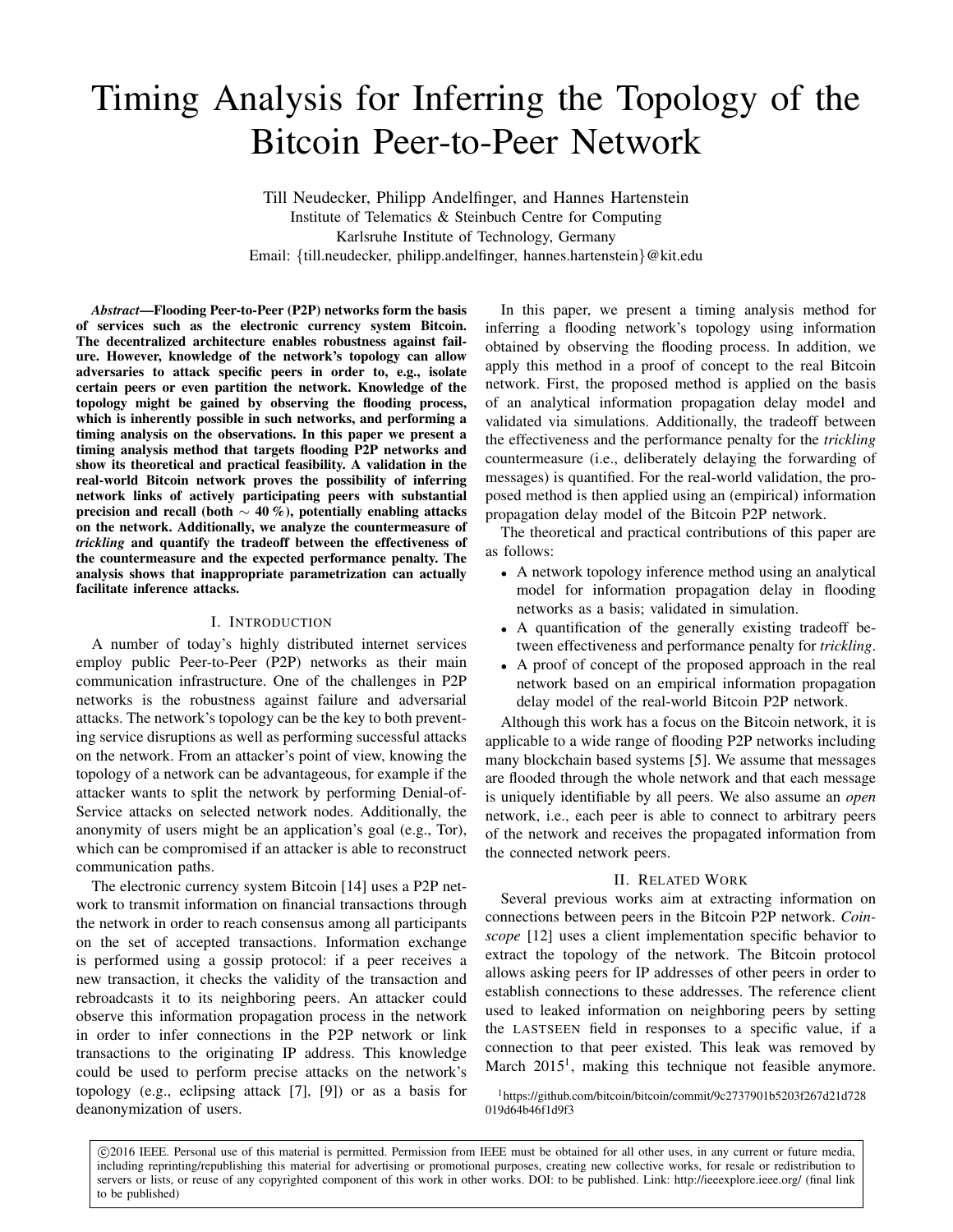Another approach is to announce made up *marker IP addresses* to other peers in order to infer connections. [4]. Additionally, a technique to identify non-listening peers (e.g., peers behind NATs) by identifying the set of entry nodes was presented. Koshy et al. [10] mapped Bitcoin identities (i.e., public keys) to IP addresses by observing anomalous relaying behavior. All previous approaches have in common that they either use some kind of side channel (e.g., the IP address exchange) or rely on specific, identifiable behavior. The technique presented in this paper, however, makes use only of information that is inherent to a flooding network, i.e., the timing of received messages. Although this paper focuses on the Bitcoin network, numerous similar applications of flooding P2P networks are possible [5]. It has already been shown that attacks on the network such as eclipsing single peers [7], [9] or partitioning the network [15] are possible and information on the network topology can be crucial.

Timing analysis attacks on anonymity-providing networks like Tor have been extensively studied. A common attacker model is the global-passive adversary (GPA, e.g. [13]), which is able to observe the inter-packet intervals on all links between nodes of the network. This attacker model is similar to the one used in this work, as an adversary that participates in a flooding network receives all messages from all of its neighbors and, therefore, can reconstruct message flows.

One difference to the assumptions made in our work is that with onion routing applied, an attacker is not able to link input packets with output packets, as these appear indistinguishable to the attacker. Firstly, this prevents our proposed method from working, secondly, this also allows for other countermeasures. For example, delaying and reordering the outgoing packets is a sound countermeasure against timing analysis if the adversary is not able to link incoming and outgoing packets. Reordering plaintext messages carrying a unique ID (as in Bitcoin) does not prevent the linkage of packets. The same goes with dummy packets that are often proposed for anonymity-providing systems. When focusing on a single mix only, the mix needs to delay packets according to a chosen delay function so that an attacker cannot link incoming packets to their corresponding outgoing packets. In [6] it was shown that the delay function should be exponential. The scenario considered in this paper can be seen as a *dual* scenario to this single mix case: our attacker is able to link incoming and outgoing packets, but there can be several possible delay functions applied to each stream of data and the attacker has to identify the applied delay function. The delay function then represents the number of hops in the network.

# III. PROBLEM STATEMENT & PROCEDURE

We will now give the problem statement before describing the procedure and assumptions in detail.

Given: A flooding P2P network with unknown topology. We connect to a large share of the network's reachable peers and observe the time at which messages are received from each of the connected network peers.

Sought: The logical topology of the P2P network, i.e., an

answer to the question whether a direct link between any two peers of the network exists or not.

Procedure: We use a propagation delay model of the network and compare the observed propagation delay to the expected delay according to the model, depending on whether a connection exists or not.

We will now discuss several aspects in detail.

Network: We assume a network, which imposes no limitation on the number of connections a peer can maintain. This implies that a single peer (*monitor*) controlled by us can connect to a large share of the network's reachable peers. There are likely still peers in the network that the monitor node is not connected to, however, we restrict the network we reconstruct to the subgraph containing the peers the monitor is connected to. Possible countermeasures could prevent this, e.g., by making the establishment of connections expensive.

Flooding Protocol: The originator of a message broadcasts the message to its neighbors. The neighbors check upon reception of a message whether they have already received the message by checking the message's unique ID. If a message is new to a peer, it rebroadcasts the message to its own neighbors, excluding the peer it received the message from. This way, the message gets flooded through the whole network. This protocol represents a very simple and commonly used gossip protocol, e.g., by Bitcoin.

Observations: The monitor observes the arrival of messages from all connected peers. For each message, a set of tuples *(reception time, sending peer)* is observed – one tuple for each forwarding peer. Intuitively, the reception times in the observations caused by one message correlate with the network topology. However, small reception time differences in two observations do not automatically imply proximity in the network topology, as these peers might have received the message via different paths and coincidentally forwarded the message at the same time to the monitor. It is crucial to only use those time differences that arise from peers on the same transmission path, i.e., time differences with a causal (sender-receiver) significance, and not from parallel actions. As a sender-receiver connection exists between the *originator* (i.e., the peer that initially broadcasts a message through the network) of a message and all other peers, our timing analysis method only uses those time differences. We assume that it is possible to identify the originator of a message: assuming an active attacker model, the attacker could create messages and transmit these messages to one single peer only. This peer would then rebroadcast the message to its neighbors and, from our perspective, can be considered as the originator of the message. Assuming a passive attacker, it is still possible to statistically guess the originator of a message based on the observed reception times.

Delay Model: Based on observations, the latency from our own monitor node to other nodes can be estimated very well. Latencies between foreign peers can be estimated, e.g., based on distance between peers. We are also aware of the client behavior of the network's peers, i.e., whether they instantaneously rebroadcast messages or apply some kind of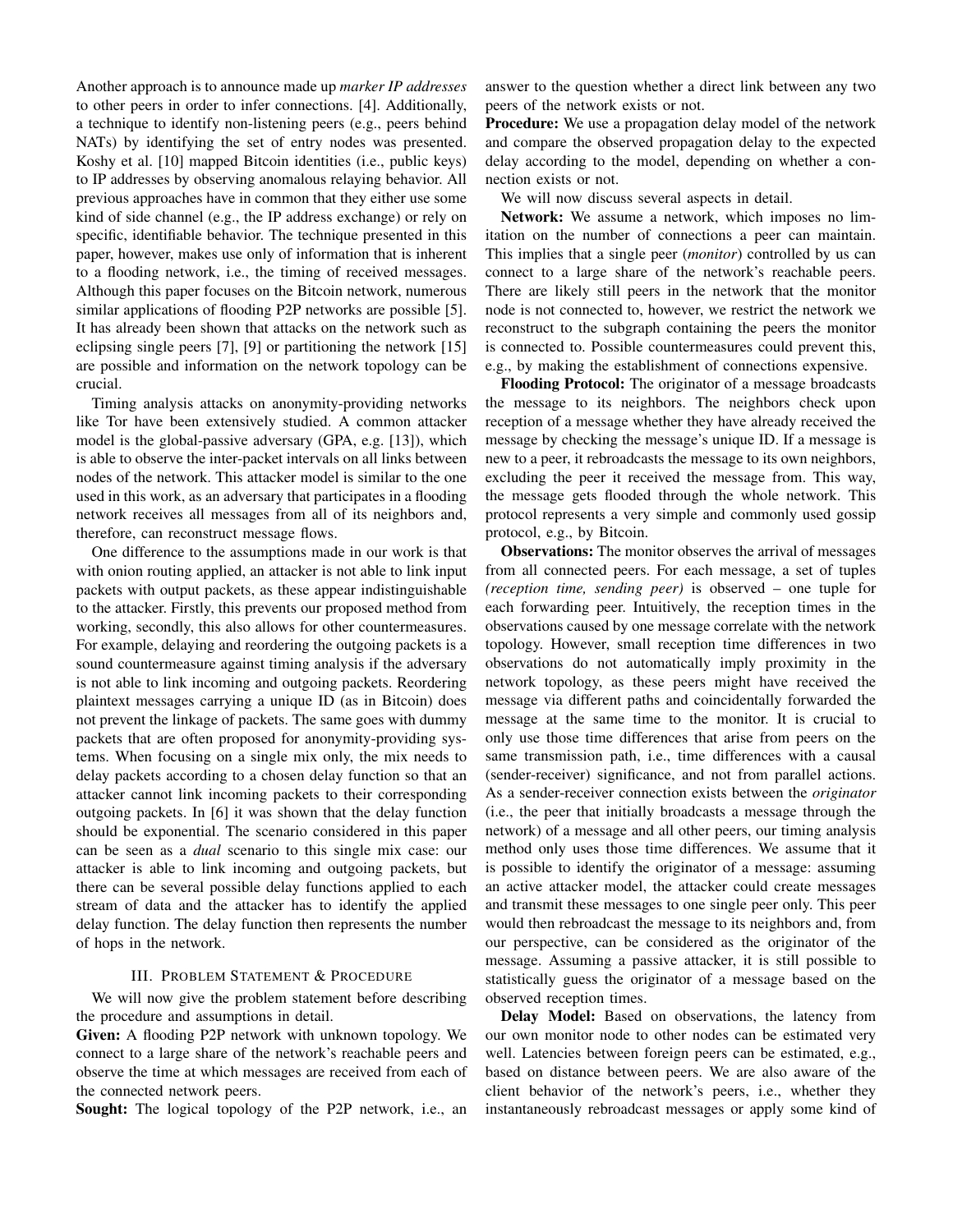trickling mechanism that reduces the sending rate.

In this paper, two delay models and two methods for comparing the observation to the model are used: in Section IV we apply a Maximum Likelihood Estimation for comparison, whereas in Section V a hypothesis testing approach is used. An analytical propagation delay model (see Appendix) is used for the analysis of the trickling countermeasure in Section IV, and a simulation-based delay model is used for the real-world validation in Section V.

# IV. TOPOLOGY INFERENCE MODEL FOR FLOODING P2P NETWORKS

We will now show how to infer the topology of a network based on the comparison of observations of the information propagation delay in the network and a propagation delay model. For this, we will first formalize the problem considered before the approach is presented and validated. Finally, limits of the approach are shown and the *trickling* countermeasure is discussed.

#### *A. Formalization as a Classification Problem*

Every time a message is forwarded to an attacker's monitor, a tuple *(reception time* tr*, sending peer* v*)* is created at the monitor. Therefore, for each unique message  $m$ , the attacker observes a set of tuples  $O_m = \{ (tr_0, v_0), (tr_1, v_1), ... \}$ . As we assumed the attacker to be aware of the latency from the monitor node to other peers, the attacker can subtract this latency from the *reception time* and get an estimate of the *sending time*:  $O'_m = \{(t_0, v_0), (t_1, v_1), ...\}$ , where the first tuple  $(t_0, v_0)$  represents the message's sending by the originator  $(v_0)$  of the message.

We convert the absolute timestamps of  $O'_m$  to time differences relative to the creation time  $t_0$  ( $\delta_1 = t_1 - t_0$ ,  $\delta_2 =$  $t_2 - t_0, \ldots$ ). Each of these time differences  $\delta_i$  is a sample of the delay between the originator of the message and the peer  $v_i$ , which forwarded the message to the attacker's peer. Grouping all time differences of all messages by these two peers results in a set of measured delays for each pair of peers  $\Delta_{v_1,v_2} = {\delta_1, \delta_2,...}$ . The set contains one time difference for each message that was created by  $v_1$  or  $v_2$ . Therefore, the set is empty for all pairs of peers both of which did not create a message during the observation period.

We will now focus on how to estimate the shortest path length  $C_{min}$  between two peers in the network (i.e., the shortest sequence of edges between both peers) based on the observations made.

#### *B. Inferring the Shortest Path Length*

The following estimation compares the observations made to the analytical propagation delay model described in depth in the Appendix. Here, we will only depict the parameters of the model and how it can be used. The parameters of the modeled network are the number of peers and the probability of existence of each possible connection. The network in our delay model is assumed to match a random graph model [8].

Using the model, we can calculate the a priori probability that the shortest path  $C_{min}$  between two randomly chosen peers has length *l* (i.e.,  $P(C_{min} = l)$ ). The discrete random variable  $D$  models the propagation delay between two randomly chosen peers (discretized to e.g. milliseconds<sup>2</sup>). The model enables us to calculate the probability of observing a specific delay  $\delta$ :  $P(D = \delta)$ . It also allows calculation of the probability of observing a specific delay  $\delta$  assuming that the shortest path length between sender and receiver equals l:  $P(D = \delta | C_{min} = l).$ 

We are now looking for a method to assess how likely it is to observe a specific set of time differences, depending on the shortest path length between the two observed peers. A relationship between the unknown shortest path length  $C_{min}$ and the observed time difference  $\delta$  is given by  $P(D =$  $\delta|C_{min} = l$ ).<sup>3</sup> Evaluation of this formula for each possible shortest path length and all observations allows a comparison between the resulting probabilities and lets us decide, which shortest path length has the maximum likelihood.

The likelihood function for a set of observed time differences  $\Delta_{v_1,v_2}$  and a length of the shortest paths l follows from the definition of a likelihood function as

$$
L(C_{min} = l | \Delta_{v_1, v_2}) =
$$
  
 
$$
P(C_{min} = l) \cdot \prod_{\delta \in \Delta_{v_1, v_2}} P(D = \delta | C_{min} = l).
$$

The maximum likelihood estimation of the shortest path length between  $v_1$  and  $v_2$  is computed by selecting the largest likelihood among all shortest path lengths, resulting in

$$
\hat{l} = \underset{l}{\arg \max} L(C_{min} = l | \Delta_{v_1, v_2}).
$$

For an asymptotically large number of observations,  $\hat{l}$  converges to the real value of  $C_{min}$ . However, the estimated shortest path length can differ from the real shortest path length, if, for instance, the observation contains only a few values and many of them are outliers. Therefore, some measure of confidence in the guess is required. The quotient of the likelihood function of  $l$  and the sum of all likelihood functions gives the probability that the guess is in fact correct (*certainty*)

$$
P(C_{min} = \hat{l} | \Delta_{v_1, v_2}) = \frac{L(C_{min} = \hat{l} | \Delta_{v_1, v_2})}{\sum_l L(C_{min} = l | \Delta_{v_1, v_2})}.
$$
 (1)

Actually, this equation can be calculated not only for  $C_{min} = l$ , but also for all other values of  $C_{min}$ , denoting the probability that each  $C_{min}$  is in fact correct. This corresponds to assigning probabilities to each shortest path length.<sup>4</sup>

<sup>2</sup>Although a delay could be modeled as a continuous random variable, we opt for a discrete model to enhance readability and closely match our simulation model.

<sup>3</sup>This problem can be formulated as a very simple Hidden Markov Model (HMM): Each hidden state represents one minimum path length  $C_{min}$ between two peers in the network. The observable states of the HMM are the time differences  $\delta$ . The transition probabilities from each hidden state l to the observable states equal the probability of observing a delay of  $\delta$  assuming a minimum path length of l:  $P(D = \delta | C_{min} = l)$ .

<sup>4</sup>The shortest path length  $C_{min}$  can also be seen as a probabilistic information source, which outputs l with a probability of  $P(C_{min} = l | \Delta_{v_1, v_2})$ . The entropy of this information source then equals the uncertainty in the estimation. The difference  $P(C_{min} = l) - P(C_{min} = l | \Delta_{v_1, v_2})$  is an upper bound for the information content of the observation  $\Delta_{v_1,v_2}$ .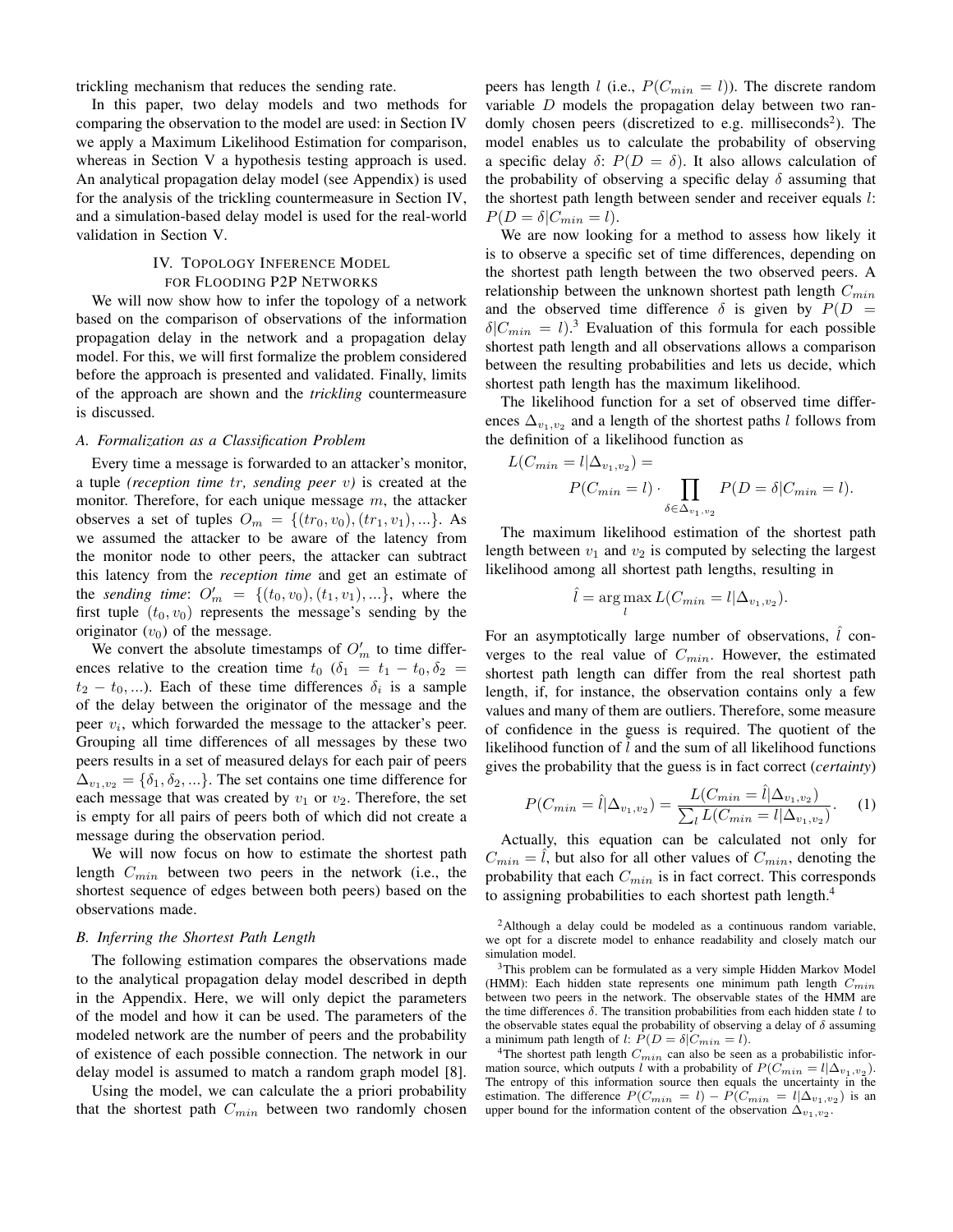

Fig. 1. Precision and recall in a simulated network wrt. the number of observations per pair of peers.

## *C. Validation*

We will now show the effectiveness of the proposed timing analysis by examining the resulting error rates. A flooding network was simulated that generated the observations as input for the timing analysis. The timing analysis resulted in a guess which edges of the network exist. By comparing the estimate to the simulated network, we can judge the quality of the proposed technique.

The estimation can lead to two kind of errors: false positives and false negatives. A false positive occurs if a specific edge is postulated although it does not exist. A false negative occurs, if an existing edge is not detected by the analysis. Obviously, the more observations are in  $\Delta_{v_1,v_2}$ , the less likely are both kinds of errors, as each observation originates from the *correct* distribution.

Commonly used measures for the quality of classifiers are *precision* and *recall*. Precision is defined as the number of true positives divided by the sum of true and false positives (i.e., all detected elements). Recall is defined as the number of true positives divided by the total number of relevant elements (i.e., the number of elements that should have been detected). Fig. 1 shows how precision and recall increase with the number of observations in the simulation performed. Additionally, the calculated expected recall is depicted. The recall converges quickly to 100 %, whereas the precision rises much slower and reaches 90 % after 12 observations. Both, expected and experimental recall match very well.

Although the error rates look extremely promising, it should be noted that the simulation experiment makes some idealized assumptions that cannot be matched in the real world: firstly, the delay distribution as assumed by the attacker equals the real delay distribution used in the simulation. In reality, an adversary has to estimate the delay distribution, which will only be an approximation. Additionally, the network and the delay distribution is static in the simulation, whereas churn and jitter are known to occur in real-world networks. We will leave a sensitivity analysis of the delay distribution estimation used by the adversary as future work and give a proof of concept of the proposed method in the real Bitcoin P2P network in Section V.

### *D. Limits & Countermeasures*

As just shown, there exists a relationship between the number of observations and the quality of the estimation.



Fig. 2. Conditional delay distributions and certainty wrt. to observed delay - Scenario: 6, 000 nodes, 16 connections per node on average, single-hop latency distribution according to a normal distribution ( $\mu = 200 \,\text{ms}, \sigma =$ 100 ms).

Intuitively, the shape and especially the overlap of the conditional delay distributions for each shortest path length also affect the estimation's quality: highly overlapping delay distributions impede correct estimations, whereas observations from non-overlapping distributions are easy to map to shortest path lengths. We will first illustrate this relationship before analyzing the effectiveness and tradeoffs of a countermeasure against timing analysis.

Fig. 2 shows the probabilities  $P(D = \delta | C_{min} = l)$  depending on the observed time difference  $\delta$  for  $C_{min} \in \{1, 2, 3, 4\}$ for a given scenario. Additionally, the *certainty*, as calculated by Equation 1, of such an observation is shown. It can be seen that observing small time differences (below 200 ms) leads to the highest certainty, because of the fact that these delays result from  $C_{min} = 1$  with overwhelming probability. As the conditional probabilities overlap between 200 ms and 600 ms, such observations do not help much in reconstructing the network, as various minimum path lengths are almost equally likely. For delay differences higher than 600 ms the certainty rises again. However, this is only because of the limited considered shortest path length of 4 for this calculation. Larger shortest path lengths result in transition probabilities similar to  $C_{min}$  = 4 but slightly shifted (the difference between  $C_{min} = 3$  and  $C_{min} = 4$ ). We will exploit the fact that small delays cause a higher certainty in the real-world validation in Section V.

A common countermeasure against timing analysis is deliberately delaying the forwarding of messages (*trickling*) instead of instantaneously rebroadcasting all messages (e.g., used in Bitcoin). The idea is to increase the overlap in the conditional delay distributions, which reduces the certainty and hinders the adversary from reconstructing the network. However, this also increases the overall information propagation delay in the network, which is not desirable for most applications, for example Bitcoin, where reaching consistency is the main purpose of the network.

The existence of a general tradeoff between traffic analysis resistance, performance, resistance to catastrophic DoS and bandwidth cost has already been identified in [1]. We will now apply the propagation delay model and the timing analysis technique presented in order to quantify the tradeoff between traffic analysis resistance in terms of precision and recall, and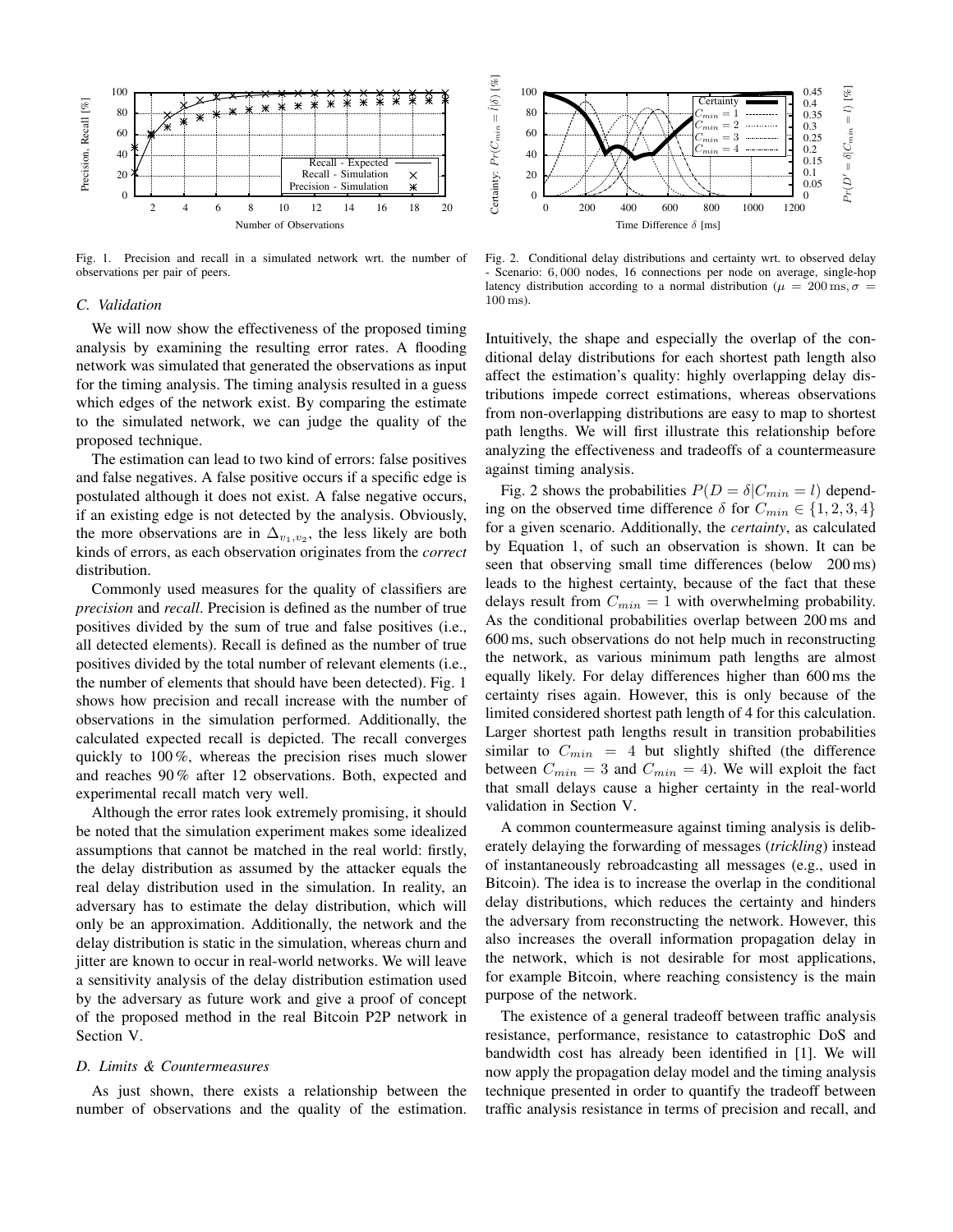

Fig. 3. Tradeoff between low consistency delay and timing analysis resistance when applying *trickling*. Trickling is performed using *a)* a uniform distribution of varying size, and *b)* an exponential distribution with varying mean. The x-Axis shows the overall delay until 90 % of peers received the propagated message.  $F_1$ -Score after 4 observations.

performance in terms of *consistency delay*, i.e., the delay until a message has been flooded through a certain share of the network. We assume that the analyzing adversary is aware of the fact that trickling is performed and how it is parametrized.

Fig. 3 illustrates the effect of applying the trickling countermeasure on the consistency delay and the precision and recall of an adversary for our exemplary scenario. Precision and recall are combined into the  $F_1$ -Score, which is a common measure of accuracy and is calculated as  $F_1 = \frac{2 \cdot \text{precision} \cdot \text{recall}}{\text{precision} + \text{recall}}$ . A perfect predictor results in  $F_1 = 1$ , whereas worse predictors result in smaller  $F_1$ -Scores. In Fig. 3 trickling is performed by randomly delaying the redistribution of messages for a certain length of time according to a) a uniform distribution and b) an exponential distribution. Both distributions were parametrized with a set of mean values: at  $\mu = 0$ , effectively no trickling happens, therefore, the result corresponds to what has been shown in Fig. 1. With increasing mean values, both the time until information is propagated to 90 % of peers, as well as the  $F_1$ -Score increases. Only for higher delays, the  $F_1$ -Score starts to decline.

Although one might expect trickling to always have a positive effect on traffic analysis resistance, the results show that trickling, if inappropriately parametrized, can actually reduce the resistance to traffic analysis, i.e., it can improve an attacker's precision and recall. This is caused by trickling's negative effect on propagation speed. Its goal is to increase the overlap of the transition probability distributions. On the one hand, trickling broadens the shape of the conditional delay distribution, on the other hand it also increases the difference between the mean of the different distributions. For example, a constant trickling distribution that delays all packets by one second makes it much easier for an attacker to guess the packet's hop-count, as the constant delay only increases the gap between the different conditional probabilities, but does not broaden each distribution's shape. Fig. 3 also shows that trickling according to an exponential distribution can increase the timing analysis resistance if properly parametrized, whereas trickling with a uniform distribution has a negative effect for the parameters considered.

Please note that although trickling may be detrimental for preventing timing analysis, it also can have positive effects on the timing analysis resistance that were not discussed here. For example, trickling makes it substantially harder for an attacker to identify the originator of a message in the network. The attacker cannot decide whether the peer it received the message from first created the message or just relayed the message. An attacker can, however, either statistically guess or use an active approach where the attacker creates messages and transmits them to one single peer only.

# V. PROOF OF CONCEPT: BITCOIN NETWORK TIMING ANALYSIS

We already showed that the proposed timing analysis method is feasible in theory and simulation under idealized conditions. In order to analyze its real-world feasibility, we will now apply the proposed method to the Bitcoin P2P network. After introducing the fundamentals of Bitcoin, a mapping between the proposed models and the Bitcoin scenario will be established, e.g., by parametrization. Finally, the results of a real-world ground truth validation are presented.

# *A. Fundamentals: Bitcoin Protocol*

The Bitcoin network is a peer-to-peer network [14] currently consisting of 5,500-7,000 (depending on source) reachable and an unknown number of non-reachable unique peers. The main purpose of the network is to broadcast *blocks* and *transactions* through the network. A transaction transfers bitcoins from one or more source addresses to one or more destination addresses. In order to create a transaction, a user has to sign the transaction with the private key corresponding to the source address. A block is formed in the process of mining and contains a set of transactions. We omit the details of mining and transactions here, but emphasize that the P2P network floods blocks and transactions through the network in order to reach consistency.

Flooding is implemented as a three-step process: peers that receive a new transaction or block announce the hash value of that object, which serves as an identifier, to their neighbors using an inventory (INV) message. The informed neighbors check whether they have already received the announced object, and can request it using a GETDATA message. The transaction or block is then sent using a TX or BLOCK message, respectively. In order to perform a timing analysis, a peer connects to a large number of other peers and monitors the reception of INV messages. This peer does not need to request the data objects itself and it should not send INV messages to neighboring peers, because peers keep track of which data objects their neighbors already have and do not issue INV messages to peers that already have the data object in question [7].

## *B. Bitcoin Network Model*

The Bitcoin network protocol matches our definition of a flooding protocol from Section III. For parametrization, we need to approximate three distributions:

1) Network Latency Distribution: For the analytical model we assumed that the network delay between all peers in the network follows one single, known latency distribution. In the Bitcoin network, peers are geographically distributed and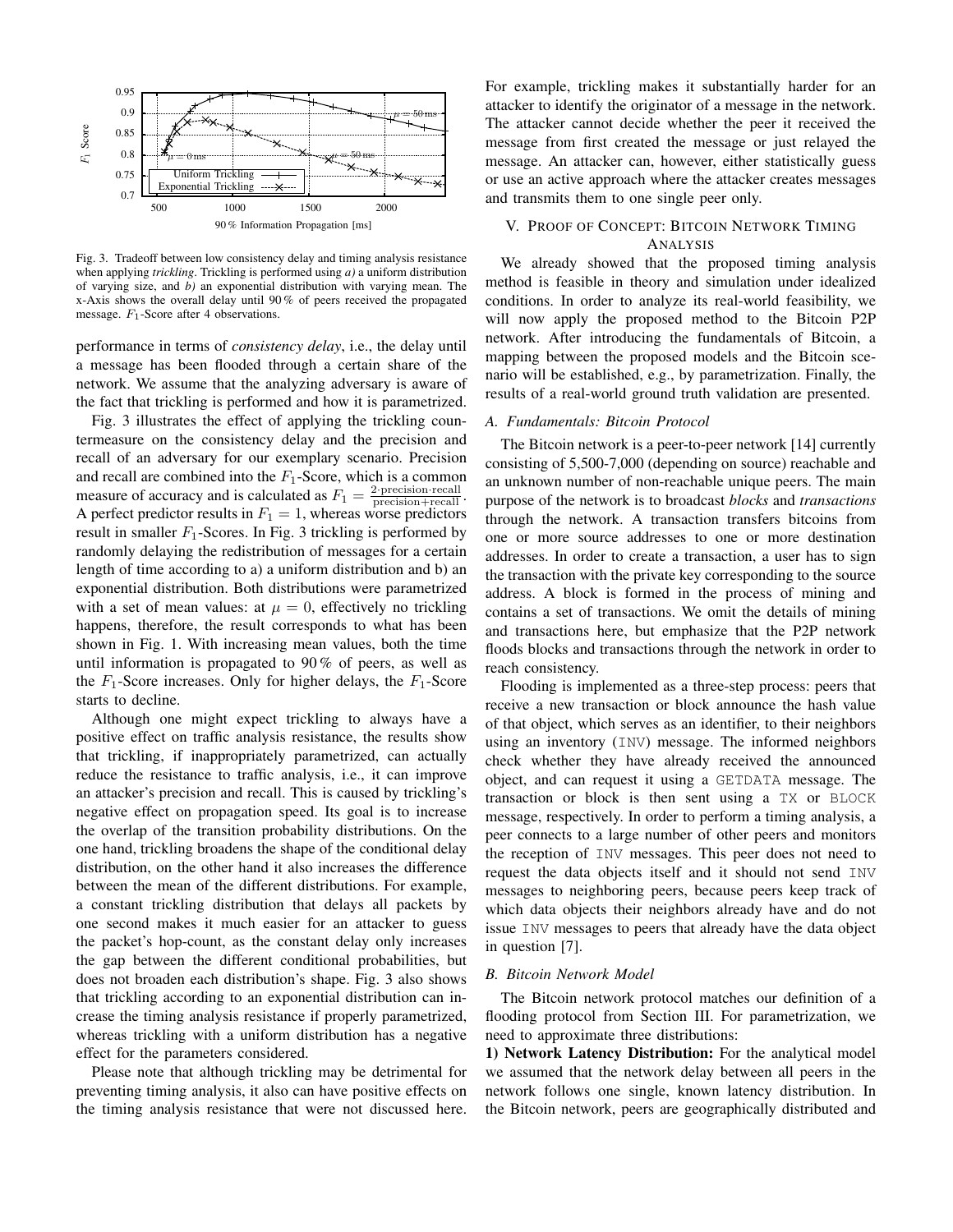

Fig. 4. Latency distribution broken down by geographical distance between measurement node and foreign peer. Binsize = 2000km.

connected through links of various, unknown, qualities. Hence, for each pair of peers a latency estimate based on known parameters is required.

2) Client Delay Distribution: For the analytical model we assumed that clients immediately forward messages without accounting for any possible delay, e.g., due to computation time. The Bitcoin reference client *bitcoind*<sup>5</sup>, which is used by the vast majority of peers, delays rebroadcasting due to the polling software architecture as well as due to *trickling*, which randomly delays forwarding and tries to *protect privacy*, as the source code comment says.<sup>6</sup>

3) Node Degree Distribution: For the analytical model we assumed a random graph network model. As previous studies have shown [12], the node degree distribution is much more heavy-tailed.

We will now discuss how each of the distributions has been modeled and how the resulting distribution looks.

1) Network Latency Distribution: It is easy to measure the latency distribution from one location to other peers, but much harder to estimate the latency between two foreign peers. Approaches like iPlane [11] provide a latency estimate by modeling the Internet's connection structure. However, predictions were only possible for a subset of IP addresses that participated in the Bitcoin P2P network. Additionally, iPlane only estimates a mean latency and not a latency distribution. Therefore, we estimated the latency distribution between foreign peers based on our own measurements and the geographical distance between these peers.

We used a measurement node that establishes connections to network peers by connecting to announced IP addresses and monitors the latency to these peers. The latency is measured using ICMP pings or TCP SYN pings for those hosts that do not respond to ICMP messages.<sup>7</sup>

The ICMP/SYN ping measurements result in a precise estimate of the network latency distribution from our monitor node to each connected network peer. This estimate can be used to estimate the sending time of messages from the reception times (cf. Section IV). Figure 4 shows the observed delay distribution from the monitor node to all peers broken down by



Fig. 5. Unintentional client delay for the bitcoin reference client version 0.10.2 and 0.11.2.

the geographical distance to the remote peer. The correlation between the distance between peers and the resulting latency distribution can be clearly seen from the plot. Therefore, we chose to estimate the latency between two foreign peers solely on the distance between them. The distance between peers can be easily calculated after obtaining the location of the peer based on its IP address using the Maxmind GeoIP Database.<sup>8</sup> Although errors in the localization may occur, the sensitivity of our approach to such errors is very low.

We acknowledge that this model has certain limitations: the model does not account for latency introduced by temporal behavior such as link saturation. It also cannot make any statements on the connection quality between the specific user and its ISP, as the empirical model relies solely on the distance. Furthermore, the distance between two peers on the earth's surface may not reflect the routed distance, e.g., through submarine optic fiber cables.

2) Client Delay Distribution: We define the time between the reception of a message and the forwarding of the message to its peers as the *client delay*. These delays can be unintentional, such as computation delays or delays introduced by blocking behavior of the software architecture. However, the client may also intentionally delay forwarding of messages in order to impede timing analysis or reduce network load. We will first model these unintentional delays empirically and model the intentionally introduced delays in the Bitcoin network analytically.

For the empirical model of the unintentional client delays we leverage the possibility of sending two different types of ping messages to peers: those that are processed by the operating system's network stack (ICMP and SYN as used above) and those that are processed by the application code (Bitcoin protocol PING). Although processing by the operating system can be severely delayed, it usually takes only a negligible amount of time in the microsecond range [3]. By subtracting the averaged network latency from the observed delay for answering a Bitcoin PING, we receive an estimate of the application's processing delay.

Fig. 5 shows the observed unintentional client delay distributions for clients using one of two selected client versions. Whereas the older client version (0.10.2) employs a blocking message processing architecture with a fixed 100 ms sleep, the newer version (0.11.2) uses an event driven message processing that minimizes delays. Our delay estimates clearly reflect these changes; especially the behavior of the older

<sup>5</sup>https://github.com/bitcoin/bitcoin

<sup>6</sup>https://github.com/bitcoin/bitcoin/blob/dd1304ec216c7d4bdb302195e184b 15503819f67/src/main.cpp#L5543

 ${}^{7}$ A TCP SYN packet is sent to a host and the time until either a RST or a SYN/ACK packet is received is measured as a round-trip time. This method is commonly used by network scanners, such as nmap, for example.

<sup>8</sup>http://dev.maxmind.com/geoip/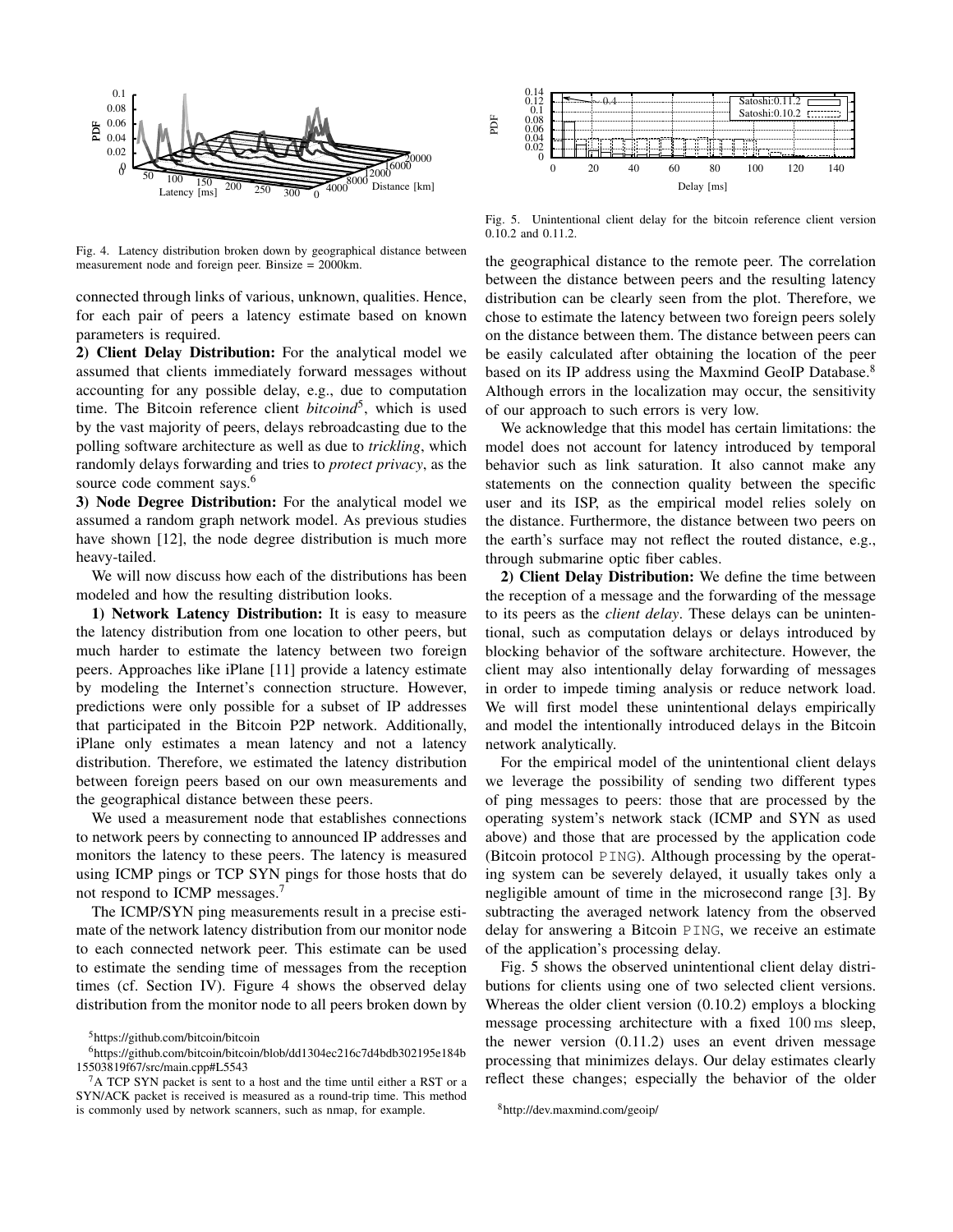version is correctly modeled with a uniform delay distribution between 0 and 100 ms. Please note that although most delays are less than 100 ms, a substantial number of much longer delays were observed: More than  $7.5\%$  of all delays were longer than one second, 2.6% of all delays were even longer than 10 seconds.

Two different causes for these very long delays could be identified: on the one hand, there are peers that constantly have a very high client delay (i.e., more than 1 second). These peers are probably permanently overloaded. On the other hand, there are peers that exhibit small client delays in most cases, but long delays for a few measurements only. These peers are probably only temporarily busy, e.g., they could be verifying a block at this particular point in time. In order to model this dependency, we use our measurements to generate one client delay distribution per peer instead of one single averaged distribution for all peers.

The Bitcoin reference client implements a trickle mechanism to intentionally delay the forwarding of INV messages to neighboring peers. The following description of the trickling mechanism applies to version 0.10.x. We will later discuss changes to current versions. Upon reception of a transaction, the client randomly decides whether to apply trickling on this transaction. Trickling is performed for 75 % of all transactions, 25 % of all transactions are immediately forwarded. Transactions that were not immediately forwarded to all neighboring peers are forwarded to one neighbor at a time during each of the following message processing cycles, which are executed every 100 ms. With the source code changes in version 0.11.x, the fixed 100 ms interval vanished, effectively increasing the number of processing cycles and, therefore, accelerating message forwarding even with trickling. As of version 0.12.x, this behavior was changed again so that trickling is performed on a per-host basis with a Poisson distribution.<sup>9</sup> As this version was released after the experiments were performed, we did not model it here but emphasize, that the changed trickling mechanism can be modeled as shown and does not invalidate this timing analysis (cf. Section IV-D).

3) Node Degree Distribution: Although most Bitcoin network peers maintain a relatively small number of connections, some peers maintain an extremely large number of connections [12]. This node degree distribution not only affects the a priori probabilities required for the timing analysis (cf. Section IV), but also the overall propagation speed in the network. For instance, a single peer that is connected to all other peers in the network may substantially increase the propagation speed of flooded messages. The proposed inference approach could show the real node degree distribution to us, however, we require the distribution in order to perform the inference in the first place.

In order to approximate the node degree distribution in the Bitcoin network, we simulated the network and compared the information propagation as observed in the real network



Fig. 6. Comparison between measured and simulated INV propagation delay as histogram data; limited to direct neighbors of originating peer (bottom) and for the complete network (top). Both networks parametrized with  $\gamma = -2.3$ . Normalization: shown values correspond to the creation of *one* transaction.

to the simulated information propagation. Minimizing the deviation (i.e., the squared error sum) between these two information propagation delay distributions for different node degree distributions results in an approximation of the correct parametrization.

Known parameters are the number of reachable peers, their geographical distances from each other and, therefore, an estimate of their latencies, the distribution of client delays and the assumed behavior of all clients. Unknown parameters are the node degree distribution and the number of non-reachable nodes that are connected to reachable nodes. What is also unknown is the number of peers with anomalous behavior and this behavior itself. An example of such behavior is the *BitcoinRelayNetwork*<sup>10</sup>, which transmits transactions and blocks in one step instead of relying on the three-step protocol described earlier.

In order to determine these unknown parameters, we first approximated the node degree distribution of the reachable nodes: we generated transactions in the real Bitcoin network and observed how fast the transactions were relayed by the neighbors of the generating peer. As the generating peer was controlled by us, we knew the neighboring peers, which were randomly chosen from all network peers. The measured propagation delay is independent of the number of non-reachable nodes and only depends on the node degree distributions of the neighboring peers, which affects the trickling mechanism.

As many similar networks were shown to resemble a scale free network [2] and previous data [12] also supports this assumption, we assume that the node degree distribution follows a power law:  $P(k) \sim k^{-\gamma}$ . However, as the client is configured to establish eight outbound connections, we modified the minimum node degree to be eight as well, while scaling the node degrees for eight or more connections.

The bottom part of Fig. 6 shows the measured propagation delay distribution between the creation time of a transaction and the reception of the corresponding INV messages by our monitor node from the neighbors of the originator of

<sup>9</sup>https://github.com/bitcoin/bitcoin/commit/5400ef6bcb9d243b2b21697775 aa6491115420f3#diff-7ec3c68a81efff79b6ca22ac1f1eabba

<sup>10</sup>http://bitcoinrelaynetwork.org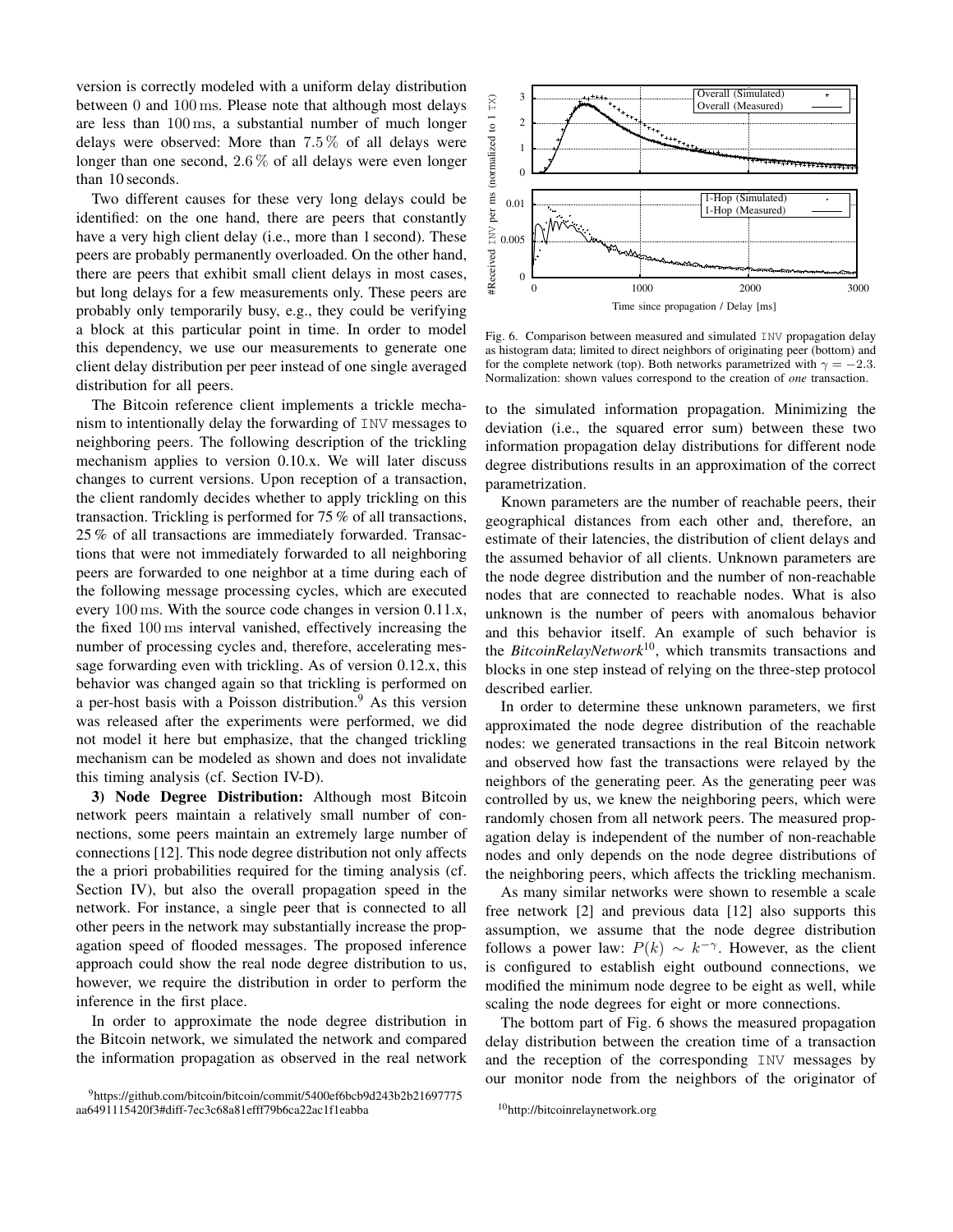the transaction (*1-Hop*). Additionally, the simulated delay distribution for the same number of reachable peers and a node degree distribution following the adapted power law parametrized with  $\gamma = -2.3$  is shown. Various values for the parameter  $\gamma$  were simulated with  $\gamma = -2.3$  resulting in the smallest deviation between measurements and simulation, i.e., showing the least square error sum between the two distributions.

In the Bitcoin network there are at least two more known *classes* of non-reachable peers: standard clients that maintain a low number of connections (i.e., 8) and peers that are specifically used to maintain a high number of connections and perform fast message forwarding. The first class of peers could represent a standard user behind a NAT, whereas the second class of peers could be run by a mining pool, for example. We added peers of these two classes to our model and, again, varied the parameters (i.e., the number of peers per class and the number of connections held by the second class of peers) and compared the simulated information propagation delay distribution to the measured one. In contrast to the first measurements, that were restricted to direct neighbors of the generating peer, the information propagation delay now covers the complete propagation. Although additional peers and connections were added to the model, the node degree distribution of the reachable peers was not affected, as connections to additional peers substituted already existing connections in the simulation.

The upper part of Fig. 6 shows the measured propagation delay distribution of the whole network compared to the simulated one with 16,000 non-reachable standard peers and 70 non-reachable peers with 200 connections each. Again, we simulated a broad range of values and the parametrization shown resulted in the smallest square error sum between measurements and simulation. Although this specific parametrization represents the information propagation in the real network well, one cannot draw the conclusion that the real network consists exactly of these types of peers in these quantities. It is possible that there are numerous other parametrizations (including additional peer classes or anomalous behavior) that also lead to the same information propagation delay distribution. Probably, the remaining deviation in the overall propagation delay is also caused by anomalous clients that were not modeled here.

# *C. Application to the Real-World Network*

We parametrized the timing analysis approach presented in Section IV with the model of the Bitcoin P2P network and validated its feasibility in the real network. We will now first describe how the parametrization was done, before validation results are shown and discussed.

As the analytical model presented assumes a random graph model, it cannot be directly used to obtain the required probabilities  $P(D = \delta | C_{min} = l)$  (i.e., which shortest path length results in which delay distribution) for the real network. However, these probabilities can also be obtained by performing simulations of the network and monitoring not



Fig. 7. Precision vs. recall of two estimations for measurements performed on Jan 26th (A) and Jan 28th (B) 2016 for varying number of observations |∆|.

only the overall propagation delay (Fig. 6), but the propagation delay depending on the shortest path length (which is a known property in the simulation).

In order to perform a ground truth validation, two offsite peers running *bitcoind 0.11.0* with known neighboring peers ( $\sim$  50) were used to create transactions and initially broadcast them to the network. Our monitor peer observed the propagation of transactions through the network. As the high certainty of observations with small delays has already been pointed out (cf. Fig 2), we now use an estimation that focuses on the smallest observed delay only: assuming the set of time differences for a pair of peers  $\Delta_{v_1,v_2}$  contains  $n$  observations, an edge between the two peers is detected, iff the theoretical probability (i.e., the probability as derived from the model) that all  $n$  observations are larger than the smallest observation  $\delta_{min}$  is higher than a certain threshold s  $(P(D > \delta_{min}|C_{min} = 1)^n > s)$ . The threshold represents the sensitivity of the estimation and affects the false positive and negative rates.

Fig. 7 shows the resulting precision and recall depending on the chosen sensitivity and the number of observations for two different measurements. Each data point corresponds to one setting of the sensitivity threshold s. Depending on the analysis' goal, the threshold can be configured achieve either a high recall or a high precision. An increasing number of observations also increases the quality of the estimation up to about 6 estimations, where no further improvement can be seen.

With the appropriate sensitivity, the estimation can achieve a recall of 40 % while maintaining a precision of also about 40 %. This corresponds to an  $F_1$ -Score of 0.4, which is substantially lower than the theoretically achievable scores, however, much better than simply guessing the connections of a peer, which would result in an  $F_1$ -Score of 0.0125. The information gained can be useful for an attacker that wishes to eclipse certain peers. For instance, an attacker could choose a sensitivity that leads to a high recall, DDoS the detected neighbors of a specific peer (many of them can be false positives) and then repeat the timing analysis in order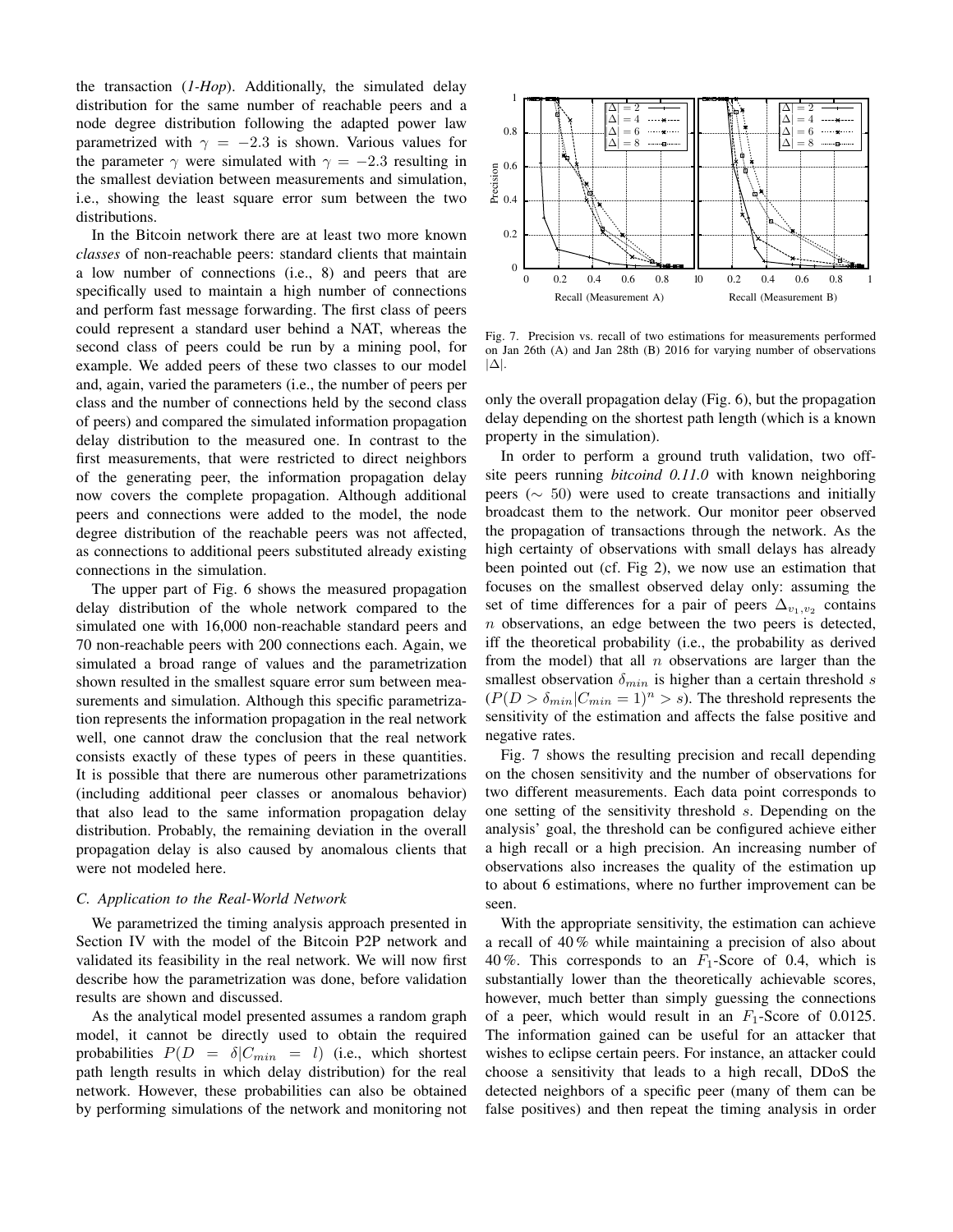to identify remaining neighbors. Even if this attack does not completely eclipse a peer, it still reduces the propagation speed and the robustness of the network.

Our data shows that 44 % of peers that were online for at least one hour publish at least 5 transactions per day, making a passive attack possible. For the remaining 56 %, actively inserting transactions as sketched in Section IV-D is required. Obviously, the network topology changes over time (although churn among reachable Bitcoin network peers is quite low), which can also impede a correct analysis.

# VI. CONCLUSION

In this paper we presented a timing analysis method for inferring the topology of flooding P2P networks. The real-world validation in the Bitcoin network showed that the proposed method can be used to infer network links at a substantial (∼ 40%) recall and precision. We also showed that the commonly used *trickling* mechanism can, if inappropriately parametrized, actually reduce the resistance to traffic analysis.

The possibility for an attacker to observe the flooding process is inherent to P2P flooding networks. Therefore, countermeasures against the presented method either reduce the propagation speed (trickling) or raise the cost of establishing connections, which also affects legitimate peers negatively. Future work may include finding an optimal combination and parametrization of countermeasures depending on the network's objectives and the threat model.

#### ACKNOWLEDGEMENT

This work was supported by the German Federal Ministry of Education and Research (BMBF) within the project *KASTEL IoE* in the Competence Center for Applied Security Technology (*KASTEL*). The authors would like to thank the anonymous reviewers for their valuable comments and suggestions.

#### **REFERENCES**

- [1] A. Back, U. Möller, and A. Stiglic. Traffic analysis attacks and trade-offs in anonymity providing systems. In *Information Hiding*, pages 245–257. Springer, 2001.
- [2] A.-L. Barabási et al. Scale-free networks: a decade and beyond. science, 325(5939):412, 2009.
- [3] A. Beifus, D. Raumer, P. Emmerich, T. M. Runge, F. Wohlfart, B. E. Wolfinger, and G. Carle. A study of networking software induced latency. In *Networked Systems (NetSys), 2015 International Conference and Workshops on*, pages 1–8. IEEE, 2015.
- [4] A. Biryukov, D. Khovratovich, and I. Pustogarov. Deanonymisation of clients in bitcoin p2p network. In *Proceedings of the 2014 ACM SIGSAC Conference on Computer and Communications Security*. ACM, 2014.
- [5] P. Brody and V. Pureswaran. Device democracy: Saving the future of the internet of things. *IBM, September*, 2014.
- [6] G. Danezis. The traffic analysis of continuous-time mixes. In *Privacy Enhancing Technologies*, pages 35–50. Springer, 2004.
- [7] C. Decker and R. Wattenhofer. Information propagation in the bitcoin network. In *Peer-to-Peer Computing (P2P), 2013 IEEE Thirteenth International Conference on*, pages 1–10. IEEE, 2013.
- [8] P. Erdős and A. Rényi. On random graphs. Publicationes Mathematicae *Debrecen*, 6:290–297, 1959.
- [9] E. Heilman, A. Kendler, A. Zohar, and S. Goldberg. Eclipse attacks on bitcoin's peer-to-peer network. In *24th USENIX Security Symposium (USENIX Security 15)*, pages 129–144, 2015.
- [10] P. Koshy, D. Koshy, and P. McDaniel. An analysis of anonymity in bitcoin using p2p network traffic. In *Financial Cryptography and Data Security*, volume 8437 of *Lecture Notes in Computer Science*, pages 469–485. Springer Berlin Heidelberg, 2014.
- [11] H. V. Madhyastha, T. Isdal, M. Piatek, C. Dixon, T. Anderson, A. Krishnamurthy, and A. Venkataramani. iPlane: An Information Plane for Distributed Services. In *Proceedings of the 7th Symposium on Operating Systems Design and Implementation*, OSDI '06, pages 367– 380. USENIX Association, 2006.
- [12] A. Miller, J. Litton, A. Pachulski, N. Gupta, D. Levin, N. Spring, and B. Bhattacharjee. Discovering bitcoin's public topology and influential nodes, 2015.
- [13] S. J. Murdoch and G. Danezis. Low-cost traffic analysis of Tor. In *Security and Privacy, 2005 IEEE Symposium on*. IEEE, 2005.
- [14] S. Nakamoto. Bitcoin: A Peer-to-Peer Electronic Cash System. 1(2012):28, 2008.
- [15] T. Neudecker, P. Andelfinger, and H. Hartenstein. A simulation model for analysis of attacks on the bitcoin peer-to-peer network. In *Integrated Network Management (IM), 2015 IFIP/IEEE International Symposium on*, pages 1327–1332, May 2015.

#### APPENDIX

#### ANALYTICAL PROPAGATION DELAY MODEL

The proposed timing analysis method infers the number of hops a message traveled through the network by comparing the observed delay to the delay that is to be expected for several path lengths. Therefore, a model for the propagation delay depending on the path length is required. Given two randomly chosen peers as the sender and the receiver and their (hop) distance in the network graph, we want to know the delay distribution between sending and receiving a message. This analytical approximative model accounts for multi-hop propagation through the network and can be used to infer how many hops a specific message took.

We will now introduce the notions used in the propagation model. The network is represented as a connected and undirected graph  $G =$  $(V, E)$ , where V is the set of peers  $(v \in V)$  and E is the set of connections ( $e \in E$ ) between peers. We define  $x(e)$  as the random variable modeling the existence of edge e. We assume a random, *Erdos-Renyi* graph network model [8], which means each possible edge exists independently with a certain probability  $P(x(e))$ . We also assume that the zero-hop delay distribution, represented by the random variable  $D_1$ , between peers in the network, is known.

A path R between two peers is a sequence of edges  $(e_1, ..., e_c)$ connecting the peers with a length of  $|R| = l$ . As the graph is assumed to be connected, at least one path between any two vertices of the graph exists. We define a class of paths  $c(l)$  as the set of paths with a length of l. The probability of existence of a certain path in class  $c(l)$  is given as  $p_l := P(e)^l$ . Each class is characterized by a different delay distribution, represented by the discrete random variable  $D_l$ . All random variables in this model are regarded as discrete random variables. The delay distribution defined by  $P(D_l = t)$  states the probability of receiving a message via a single, isolated path of length  $l$  time  $t$  after sending. For now, we assume that for each class there is a global distribution independent of the sender and receiver. In this case, each delay distribution can be calculated by convolution from the zero-hop  $(l = 1)$  delay distribution, which is assumed to be known.

#### *A. Approximative Propagation Delay Model*

We will now formulate the analytical propagation delay model and begin by deriving some basic properties of the network that will be required later. We define  $Z_l$  as the *maximum possible number* of paths in class  $c(l)$  between two peers and  $z_l$  as the actual number of paths in class  $c(l)$  between two peers. Then  $Z_l$  is calculated as

$$
Z_l = \begin{pmatrix} |V| - 2 \\ l - 1 \end{pmatrix} \cdot (l - 1)!.
$$
 (2)